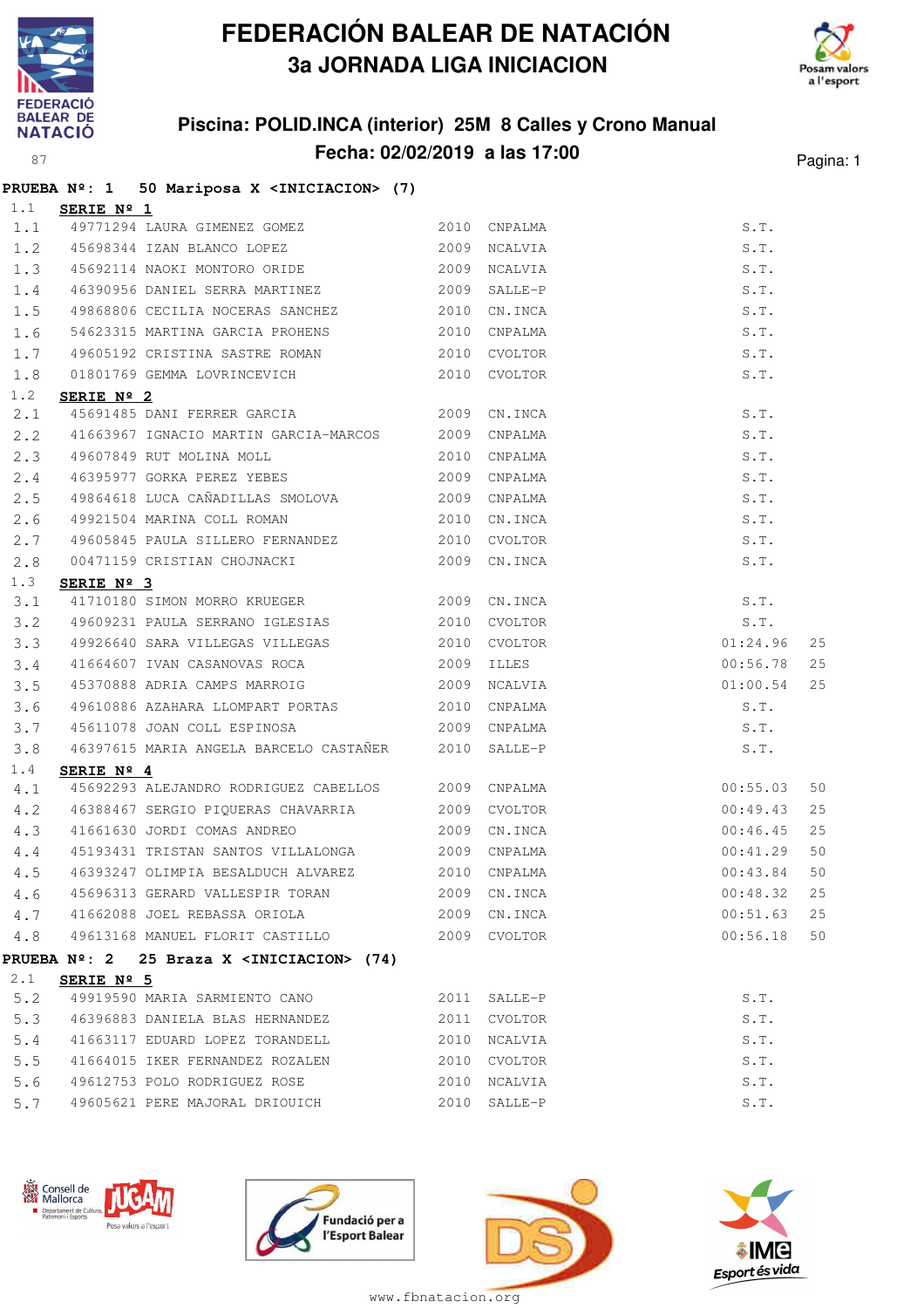

# **FEDERACIÓN BALEAR DE NATACIÓN 3a JORNADA LIGA INICIACION**



## **Piscina: POLID.INCA (interior) 25M 8 Calles y Crono Manual Fecha: 02/02/2019 a las 17:00** Pagina: 2

|      |                        | PRUEBA Nº: 2 25 Braza X <iniciacion> (74)</iniciacion>     |      |              |                                      |    |
|------|------------------------|------------------------------------------------------------|------|--------------|--------------------------------------|----|
| 2, 2 | SERIE Nº 6             |                                                            |      |              |                                      |    |
| 6.2  |                        | 46391527 VICTOR VAZQUEZ ANDRES 2010 SALLE-P                |      |              | $\texttt{S} \centerdot \texttt{T}$ . |    |
| 6.3  |                        | 49612169 JULIA POCOVI FONTIRROIG 2011 CNPALMA              |      |              | S.T.                                 |    |
| 6.4  |                        | 49612767 LLORENÇ CLADERA LOPEZ 2010 CVOLTOR                |      |              | S.T.                                 |    |
| 6.5  |                        | 49480464 CARLA FIOL VILLANUEVA 2011 CVOLTOR                |      |              | S.T.                                 |    |
| 6.6  |                        | 41662210 ARIADNA ROSSELLO BRUGAROLAS 2011                  |      | CNPALMA      | S.T.                                 |    |
| 6.7  |                        | 49866865 ANDREA SANCHEZ HERNANDEZ 2011 SALLE-P             |      |              | S.T.                                 |    |
| 2.3  | SERIE Nº 7             |                                                            |      |              |                                      |    |
| 7.1  |                        | 49482351 CARLOS MONTALVA REBASSA 2010 SALLE-P              |      |              | S.T.                                 |    |
| 7.2  |                        | 49480144 ALEJANDRO LOPEZ SERRA 2010                        |      | CVOLTOR      | S.T.                                 |    |
| 7.3  |                        | 03229184 EVA BENFENATI                                     | 2011 | NCALVIA      | S.T.                                 |    |
|      |                        | 7.4 41662624 PAULA ENRIQUE ALORDA                          |      | 2011 SALLE-P | S.T.                                 |    |
| 7.5  |                        | 46389994 JOAN TOMAS JUNCOSA 2010 SALLE-P                   |      |              | S.T.                                 |    |
| 7.6  |                        | 54622923 VIVIANA BLAS STÜDE 2011                           |      | CNPALMA      | S.T.                                 |    |
| 7.7  |                        | 49925442 PHILIP VILI GRIGOROV 2010                         |      | CNPALMA      | S.T.                                 |    |
| 7.8  |                        | 32737364 IAN SUAREZ QUIZA 2010 SALLE-P                     |      |              | S.T.                                 |    |
|      |                        | PRUEBA Nº: 3 50 Esp-Braza X <iniciacion> (10)</iniciacion> |      |              |                                      |    |
| 3.1  | SERIE Nº 8             |                                                            |      |              |                                      |    |
| 8.2  |                        | 00471159 CRISTIAN CHOJNACKI 2009 CN.INCA                   |      |              | S.T.                                 |    |
| 8.3  |                        | 49921504 MARINA COLL ROMAN 2010                            |      | CN.INCA      | 01:06.15                             | 25 |
| 8.4  |                        | 01801769 GEMMA LOVRINCEVICH 2010 CVOLTOR                   |      |              | 01:02.99                             | 25 |
| 8.5  |                        | 49926640 SARA VILLEGAS VILLEGAS 2010                       |      | CVOLTOR      | 01:03.01                             | 25 |
| 8.6  |                        | 49609231 PAULA SERRANO IGLESIAS 2010                       |      | CVOLTOR      | 01:19.14                             | 25 |
| 8.7  |                        | 41710180 SIMON MORRO KRUEGER 2009 CN.INCA                  |      |              | S.T.                                 |    |
| 3.2  | SERIE Nº 9             |                                                            |      |              |                                      |    |
| 9.1  |                        | <u>---- -- - -</u><br>49607849 RUT MOLINA MOLL 2010        |      | CNPALMA      | 01:01.71                             | 50 |
| 9.2  |                        | 49605845 PAULA SILLERO FERNANDEZ 2010                      |      | CVOLTOR      | 00:58.83                             | 25 |
| 9.3  |                        | 49608892 AINHOA CAMPUZANO RAMOS 2010                       |      | SALLE-P      | 00:55.21                             | 25 |
| 9.4  |                        | 49868806 CECILIA NOCERAS SANCHEZ                           | 2010 | CN.INCA      | 00:55.63                             | 50 |
| 9.5  |                        | 49613168 MANUEL FLORIT CASTILLO 2009                       |      | CVOLTOR      | 00:54.69                             | 25 |
| 9.6  |                        | 46395977 GORKA PEREZ YEBES 2009                            |      | CNPALMA      | 00:55.29                             | 25 |
| 9.7  |                        | 49605192 CRISTINA SASTRE ROMAN                             | 2010 | CVOLTOR      | 00:59.91                             | 25 |
|      | 3.3 <b>SERIE Nº 10</b> |                                                            |      |              |                                      |    |
| 10.1 |                        | 54623315 MARTINA GARCIA PROHENS 2010 CNPALMA               |      |              | 00:52.04                             | 25 |
| 10.2 |                        | 49771294 LAURA GIMENEZ GOMEZ                               | 2010 | CNPALMA      | 00:52.66                             | 50 |
| 10.3 |                        | 46397615 MARIA ANGELA BARCELO CASTAÑER                     | 2010 | SALLE-P      | 00:50.34                             | 25 |
| 10.4 |                        | 46390956 DANIEL SERRA MARTINEZ                             | 2009 | SALLE-P      | 00:47.86                             | 25 |
| 10.5 |                        | 41663967 IGNACIO MARTIN GARCIA-MARCOS                      | 2009 | CNPALMA      | 00:48.20                             | 25 |
| 10.6 |                        | 45691485 DANI FERRER GARCIA                                | 2009 | CN.INCA      | 00:51.62                             | 25 |
| 10.7 |                        | 45692293 ALEJANDRO RODRIGUEZ CABELLOS                      | 2009 | CNPALMA      | 00:51.97                             | 25 |
|      |                        | 10.8 49610886 AZAHARA LLOMPART PORTAS                      | 2010 | CNPALMA      | 00:53.12                             | 25 |









www.fbnatacion.org